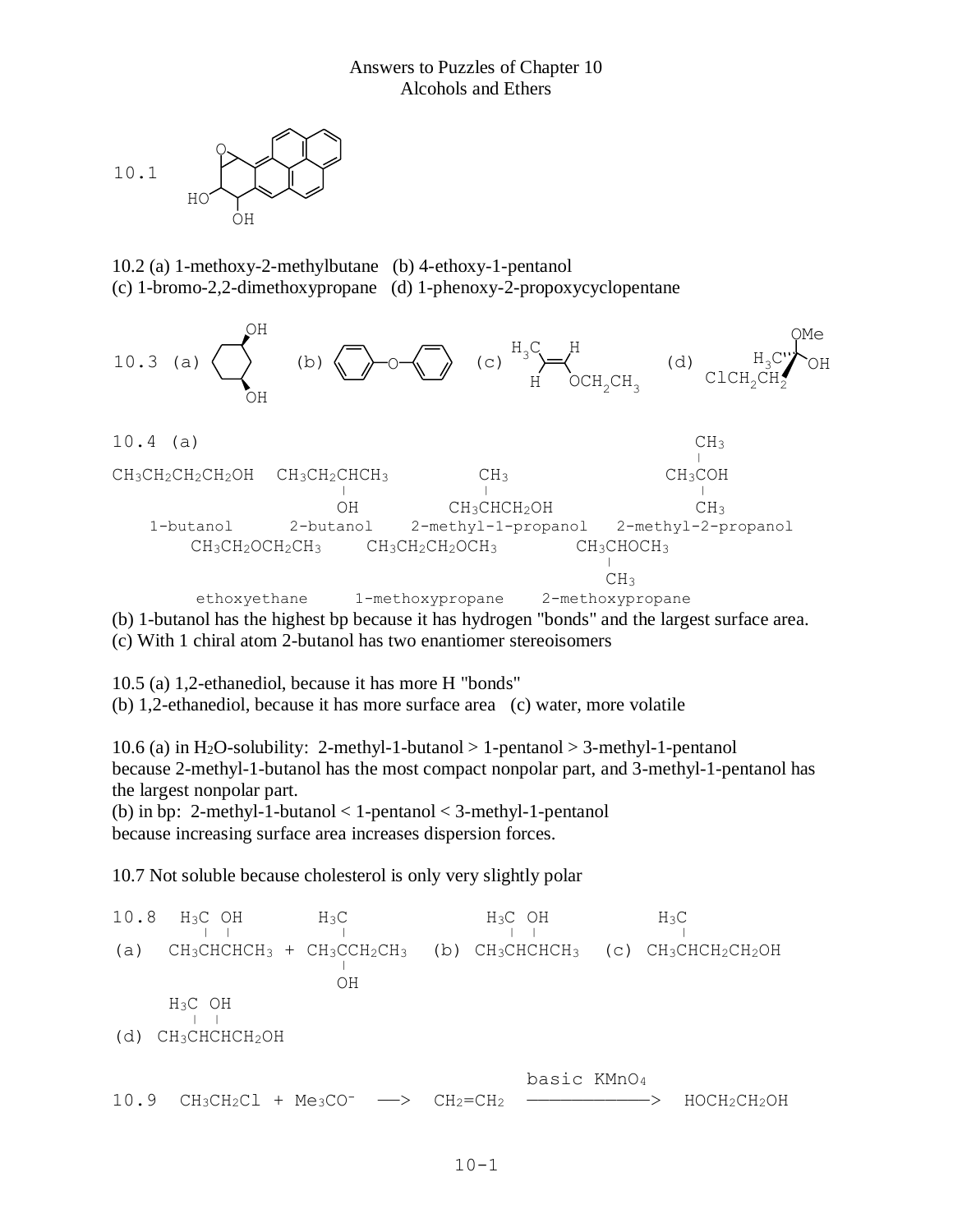10.10 (a) 0;  
\n
$$
\begin{array}{ccc}\n&0\\
&0=NCH_2CH_2OH <-> ^ -O-NCH_2CH_2OH\\
&0=NCH_2CH_2OH <-> ^ -O-NCH_2CH_2OH\\
&0=&&|&&\\
&0=&&|&&\\
&0=&&|&&\\
&0=&&|&&\\
&0=&&|&&\\
&0=&&|&&\\
&0=&&|&&\\
&0=&&|&&\\
&0=&&|&&\\
&0=&&|&&\\
&0=&&|&&\\
&0=&&|&&\\
&0=&&|&&\\
&0=&&|&&\\
&0=&&|&&\\
&0=&&|&&\\
&0=&&|&&\\
&0=&&|&&\\
&0=&&|&&\\
&0=&&|&&\\
&0=&&|&&\\
&0=&&|&&\\
&0=&&|&&\\
&0=&&|&&\\
&0=&&|&&\\
&0=&&|&&\\
&0=&&|&&\\
&0=&&|&&\\
&0=&&|&&\\
&0=&&|&&\\
&0=&&|&&\\
&0=&&|&&\\
&0=&&|&&\\
&0=&&|&&\\
&0=&&|&&\\
&0=&&|&&\\
&0=&&|&&\\
&0=&&|&&\\
&0=&&|&&\\
&0=&&|&&\\
&0=&&|&&\\
&0=&&|&&\\
&0=&&|&&\\
&0=&&|&&\\
&0=&&|&&\\
&0=&&|&&\\
&0=&&|&&\\
&0=&&|&&\\
&0=&&|&&\\
&0=&&|&&\\
&0=&&|&&\\
&0=&&|&&\\
&0=&&|&&\\
&0=&&|&&\\
&0=&&|&&\\
&0=&&|&&\\
&0=&&|&&\\
&0=&&|&&\\
&0=&&|&&\\
&0=&&|&&\\
&0=&&|&&\\
&0=&&|&&\\
&0=&&|&&\\
&0=&&|&&\\
&0=&&|&&\\
&0=&&|&&\\
&0=&&|&&\\
&0=&&|&&\\
&0=&&|&&\\
&0=&&|&&\\
&0=&&|&&\\
&0=&&|&&\\
&0=&&|&&\\
&0=&&|&&\\
&0=&&|&&\\
&0=&&|&&\\
&0=&&|&&\\
&0=&&|&&\\
&0=&&|&&\\
&0=&&|&&\\
&0=&&|&&\\
&0=&&|&&\\
&0=&&|&&\\
&0=&&|&&\\
&0=&&
$$

because the + attracts & stabilizes the <u>base e's</u>. So 2-nitro-1-ethanol is the stronger acid.



10.12 (a) 2-chloro-1-ethanol is the weaker base because the  $\chi$  Cl puts a  $\delta$ + on the C, which attracts  $&$  stabilizes the base  $e$ 's inductively:

$$
\begin{array}{cc}\nCL - CH_2CH_2OH\\ \n\delta + \n\end{array}
$$

(b) They would permit equally fast E1 reactions because the base does not react in the rls.

10.13 (a) Me<sub>3</sub>CBr + Me<sub>3</sub>COH by  $S_N1$  (b) Me<sub>2</sub>C=CH<sub>2</sub> by E1



(b) With SOCl<sub>2</sub> no C<sup>+</sup> rearrangement occurs, so 2-chloro-3-methylpentane predominates.

10.15 CH<sub>3</sub> 
$$
\overrightarrow{OH}
$$
  
\nCH<sub>3</sub>CHCH<sub>2</sub>-CHCH<sub>3</sub> + H<sub>2</sub>SO<sub>4</sub>  $\xrightarrow{C_{13}$  CH<sub>3</sub> + CH<sub>2</sub>-CHCH<sub>3</sub>  $\xrightarrow{C_{21}}$  CH<sub>3</sub> CHCH<sub>2</sub>-CHCH<sub>3</sub>  $\xrightarrow{C_{31}}$  CH<sub>3</sub> CHCH<sub>2</sub>-CHCH<sub>3</sub>  $\xrightarrow{C_{43}}$  CH<sub>3</sub> CHCH<sub>4</sub>-CHCH<sub>3</sub>  $\xrightarrow{H}$  CH<sub>3</sub>  $\xrightarrow{C_{43}}$  CH<sub>3</sub> CHCH<sub>4</sub> CHCH<sub>3</sub>  $\xrightarrow{C_{43}}$  CH<sub>3</sub> CHCH<sub>4</sub> CHCH<sub>3</sub>  $\xrightarrow{C_{43}}$  CH<sub>3</sub> CHCH<sub>4</sub> CHCH<sub>3</sub>  $\xrightarrow{C_{43}}$  CH<sub>3</sub> CHCH<sub>4</sub> CHCH<sub>3</sub>  $\xrightarrow{C_{43}}$  CH<sub>3</sub> CHCH<sub>4</sub> CHCH<sub>3</sub>  $\xrightarrow{C_{43}}$  CH<sub>3</sub> CHCH<sub>4</sub> CHCH<sub>3</sub>  $\xrightarrow{C_{43}}$  CH<sub>3</sub> CHCH<sub>4</sub> CHCH<sub>3</sub>  $\xrightarrow{C_{43}}$  CH<sub>3</sub> CHCH<sub>4</sub> CHCH<sub>3</sub>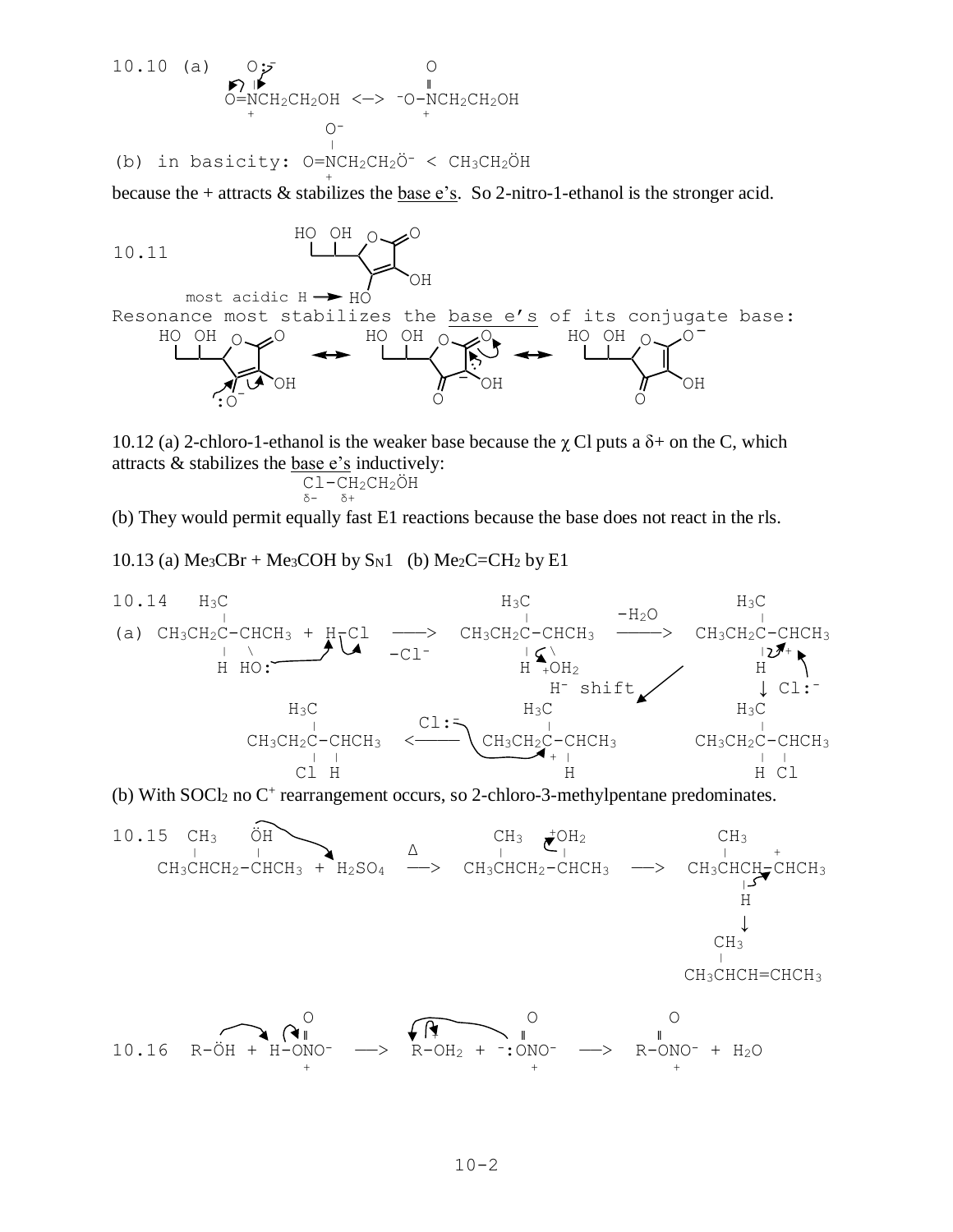10.17 aq. CrO3 1. BH<sup>3</sup> -CO2H <———————— -CH2OH <——————————— =CH<sup>2</sup> 2. H2O2, HO- ↓ aq. H2SO<sup>4</sup> aq. CrO<sup>3</sup> OH no reaction <———————— CH<sup>3</sup>

10.18 (a) Ethanol decreases the blue light absorbed because it reduces  $Cr_2O_7^{2-}$ . (b) ethanoic (acetic) acid (c) no, because it can't be oxidized by Cr(VI)



 $10.20$  Me<sub>2</sub>CH-OH + Na  $\rightarrow$  Me<sub>2</sub>CH-O<sup>-</sup>  $\rightarrow$  S<sub>N</sub>2  $\rightarrow$  Me<sub>2</sub>CH-O-CH<sub>2</sub>CH<sub>2</sub>CH<sub>3</sub>  $HO-CH_2CH_2CH_3$  +  $HBr$   $\longrightarrow$   $Br-CH_2CH_2CH_3$ 





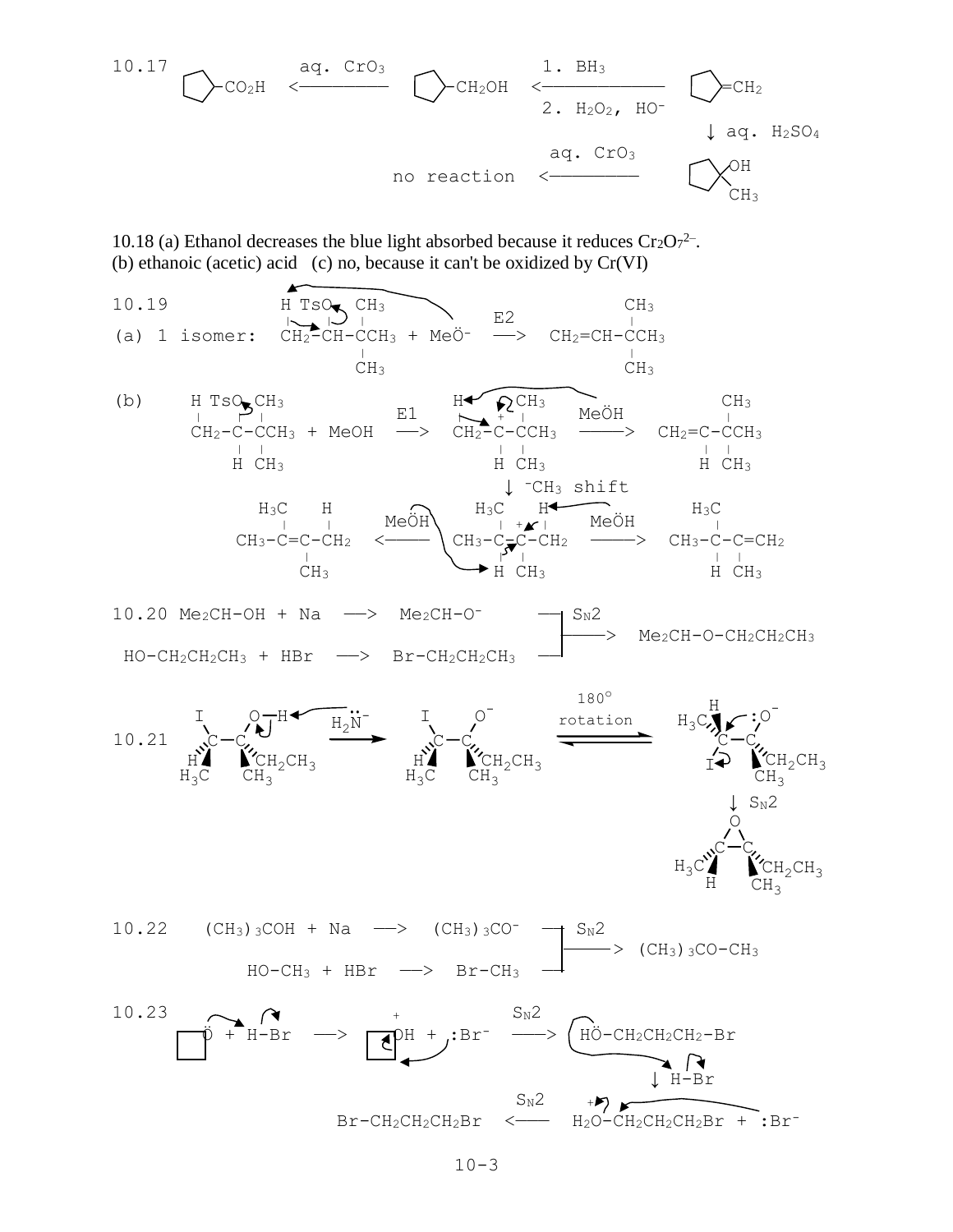

(b) Only the carbocation stabilized by resonance forms.

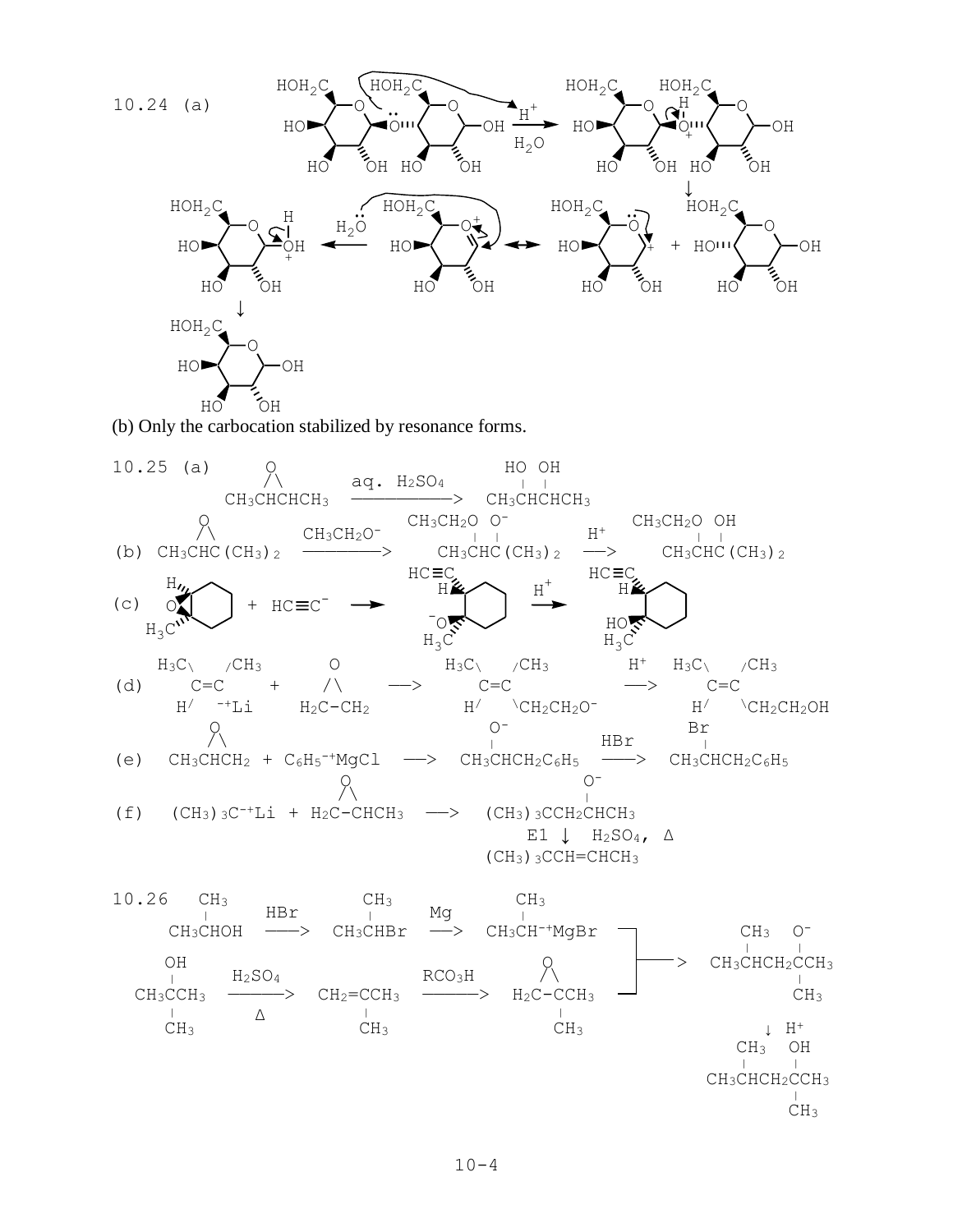10.27 (a) 4-iodo-2-butanol (b) (*R*)-1-methoxy-1-propanol (c) (*Z*)-2-chloro-2-butene-1,4-diol (d) *trans*-1-ethoxy-3-propoxycyclobutane

```
10.28 (a) 1-bromo-1-ethoxyethene: CH<sub>2</sub>=CBr-OCH<sub>2</sub>CH<sub>3</sub>(b) 1-methoxybutane: CH3OCH2CH2CH2CH3
(c) 5-chloro-2-pentanol: CH_3-CHOH-CH<sub>2</sub>CH<sub>2</sub>CH<sub>2</sub>Cl
(d) e.g., 2,2-dimethoxypropane: (CH_3)_2C(OCH_3)_2 Br OH
 | |
(e) e.g., 3-bromo-2-propoxy-2-butanol: CH3CHCCH3
(0, 0.9) \sigma become a proposed a bacanon. Onlying
                                                         OCH2CH2CH3
```
10.29 With more (2) Hs on its O, water has more hydrogen "bonds" per molecule.

10.30 It has only 2 Cs per O functional group so it is very soluble in water.



(b) In the first step the protic solvent methanol helps the alkyl halide ionize. In the second step methanol is the nucleophile. In the third step methanol is the base.

10.34  
\n(a) CH<sub>3</sub>CH<sub>2</sub>-CH<sub>2</sub>OH  
\n
$$
\xrightarrow{CH_3CH-CH_2}
$$
 CH<sub>3</sub>CH=CH<sub>2</sub>  $\xrightarrow{aq. H_2SO_4}$  CH<sub>3</sub>CH-CH<sub>3</sub>  
\n $\xrightarrow{OH}$  CH<sub>3</sub>CH-CH<sub>3</sub>  $\xrightarrow{H_2SO_4$ ,  $\Delta$  CH<sub>3</sub>CH=CH<sub>2</sub>  $\xrightarrow{BH_3}$  CH<sub>3</sub>CH<sub>2</sub>-CH<sub>2</sub>-BH<sub>2</sub>  
\n $\downarrow$  HOOH, HO-  
\nCH<sub>3</sub>CH<sub>2</sub>-CH<sub>2</sub>-OH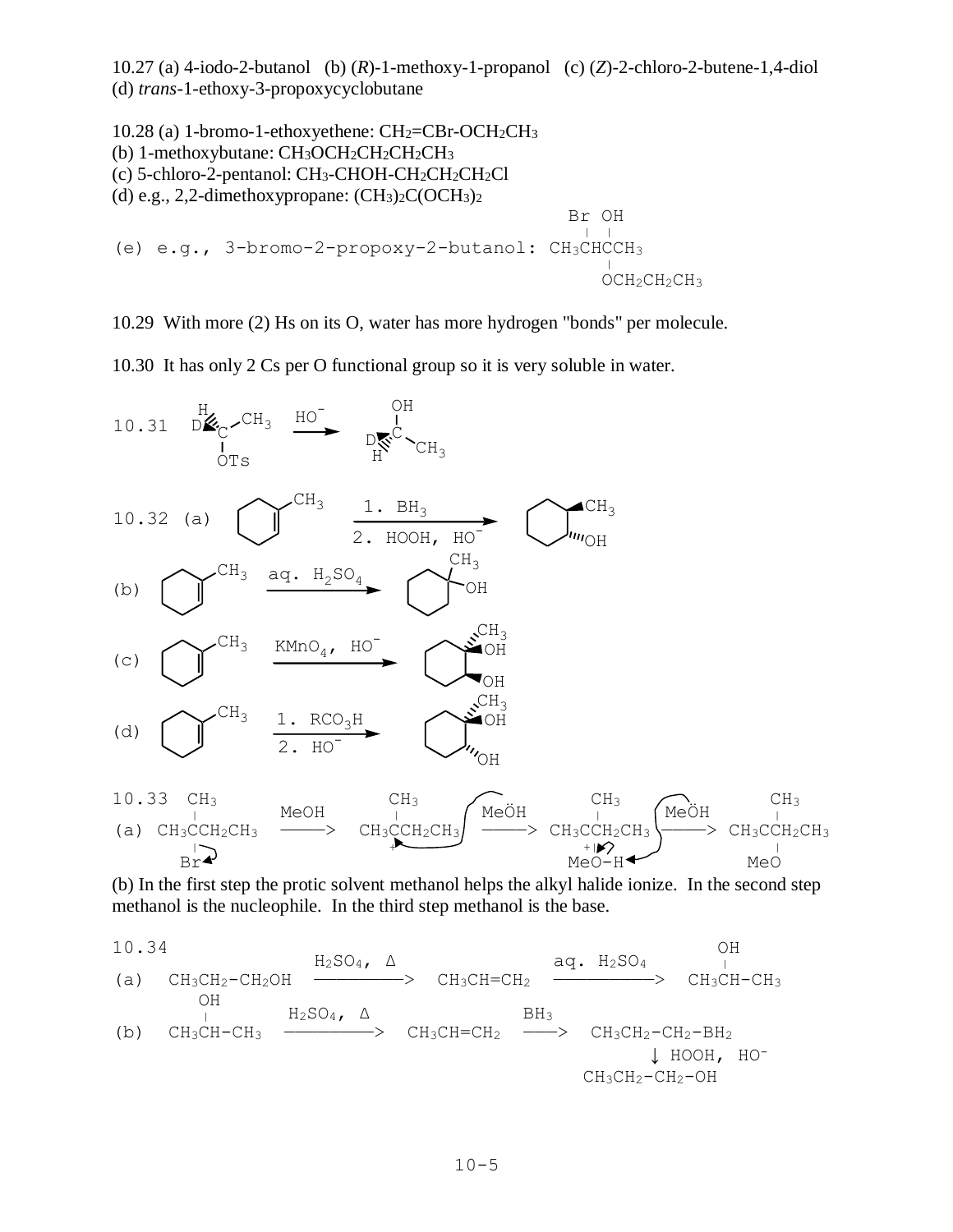10.35 Cl  $Me<sub>3</sub>CO<sup>-</sup>$  HCl  $\overline{C}$ (a)  $CH_3CH_2-CH_2Cl$  —————>  $CH_3CH=CH_2$  ———>  $CH_3CH-CH_3$  Cl  $M_e$ <sub>3</sub>CO<sup>-</sup> BH<sub>3</sub> (b)  $CH_3CH-CH_3$  —————>  $CH_3CH=CH_2$  ——>  $CH_3CH_2-CH_2-BH_2$  ↓ HOOH, HO- HCl  $CH_3CH_2-CH_2Cl$  <---  $CH_3CH_2-CH_2-OH$  $10.36$  NH<sub>3</sub>  $-H^+$  $\text{CH}_3\text{CH}_2\text{CH}_2-\text{OH} + \text{HBr} \longrightarrow \text{CH}_3\text{CH}_2\text{CH}_2-\text{Br} \longrightarrow \longrightarrow \text{CH}_3\text{CH}_2\text{CH}_2-\text{NH}_2$  $NH_3$   $-H^+$  $CH_3CH_2CH_2-OH + TsCl \longrightarrow CH_3CH_2CH_2-OTs \longrightarrow \longrightarrow CH_3CH_2CH_2-NH_2$  $+$ 10.37 (a) CH3CH2OH<sup>2</sup> (b) CH3CH2OTs (c) CH3CH2O– (d) CH3CH2Br (e) CH3CO2H (f)  $CH_3CH_2O^-$  (g)  $CH_3CH_2Cl$  (h)  $CH_3CH=O$  (i)  $CH_3CH_2O^-$  (j) no rx. (k)  $CH_2=CH_2$ (l) CH3CH2Br (m) CH3CH2O– (n) CH3CO2H  $+$ 10.38 (a) Me<sub>2</sub>CHOH<sub>2</sub> (b) Me<sub>2</sub>CHOTs (c) Me<sub>2</sub>CHO<sup>-</sup> (d) Me<sub>2</sub>CHBr (e) Me<sub>2</sub>C=O (f) Me<sub>2</sub>CO<sup>-</sup> (g) Me<sub>2</sub>CCl (h) Me<sub>2</sub>C=O (i) Me<sub>2</sub>CO<sup>-</sup> (j) no rx. (k) CH<sub>3</sub>CH=CH<sub>2</sub> (l) Me<sub>2</sub>CHBr  $(m)$  Me<sub>2</sub>CHO<sup>-</sup> (n) Me<sub>2</sub>C=O + 10.39 (a)  $Me<sub>3</sub>COH<sub>2</sub>$  (b)  $Me<sub>3</sub>COT<sub>s</sub>$  (c)  $Me<sub>3</sub>CO<sup>-</sup>$  (d)  $Me<sub>3</sub>CBr$  (e) no rx. (f)  $Me<sub>3</sub>CO<sup>-</sup>$ (g) Me<sub>3</sub>CCl (h) no rx. (i) Me<sub>3</sub>CO<sup>-</sup> (j) no rx. (k) Me<sub>2</sub>C=CH<sub>2</sub> (l) Me<sub>3</sub>CBr (m) Me<sub>3</sub>CO<sup>-</sup> (n) no rx. 10.40 (a)  $CH_3CH_2OCH_2CH_2OH$  (b)  $CH_3CH_2OH + BrCH_2CH_2O^$  δ+ (c) Yes. In basicity: Br-CH<sub>2</sub>CH<sub>2</sub>Ö<sup>-</sup> < CH<sub>3</sub>CH<sub>2</sub>Ö<sup>-</sup> because  $\delta$ + from  $\chi$  Br attracts & stabilizes base e's. Survival of the weakest. (d) acid-base reaction is faster (acid-base reactions are generally very fast) 10.41 Cl OH OF <sup>|</sup> H2O | Na <sup>|</sup>  $CL-CH_2CH_2CH_2CH_2CMe_2$   $\longrightarrow$  Cl-CH<sub>2</sub>CH<sub>2</sub>CH<sub>2</sub>CMe<sub>2</sub>  $\longrightarrow$  Cl-CH<sub>2</sub>CH<sub>2</sub>CH<sub>2</sub>CMe<sub>2</sub>  $\downarrow$ <u>Design and the second particle in the second particle in the second particle in the second particle in the second</u> **Media** Me O-Ts C  $H_3C$   $CH_2CH_3$ H OH  $^{10.42}$  (a)  $^{1}_{\text{C}}$  then:  $^{H_3C}$   $^{CH_2CH_3}$ I C H  $H_3C \setminus C^{NL}H_2CH_3$  $H_3C \setminus C^{NL}H_2CH_3$ OH C (b)  $\frac{1}{\mu} \sim C \ll 1$  +  $\frac{C}{\mu}$  then:  $\frac{C}{\mu}$  +  $\frac{1}{\mu} \sim C \ll 1$ 

(c) The tosylate, formed with retention of configuration, inverts during  $S_N2$  with HO<sup>-</sup>. The 2 iodide enantiomers, formed by  $S_N1$  with retention and inversion, both invert during  $S_N2$  with HO– .

I

 $H_3C$   $CH_2CH_3$ 

OH

 $H_3C$   $CH_2CH_3$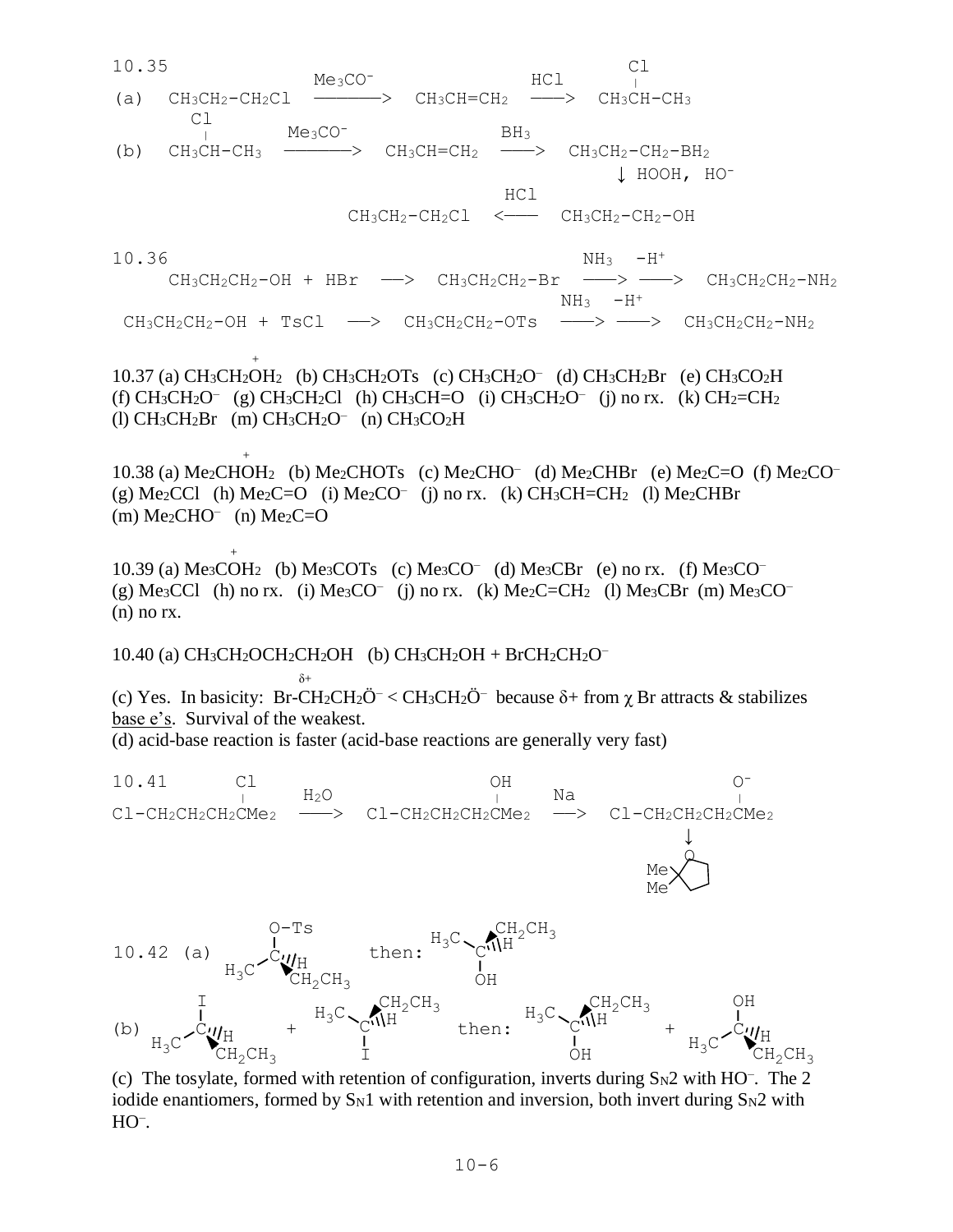10.43 With hydroxide it can only exchange a proton. With aqueous sulfuric acid it can undergo S<sub>N1</sub> hydrolysis with equal amounts of retention and inversion of configuration.